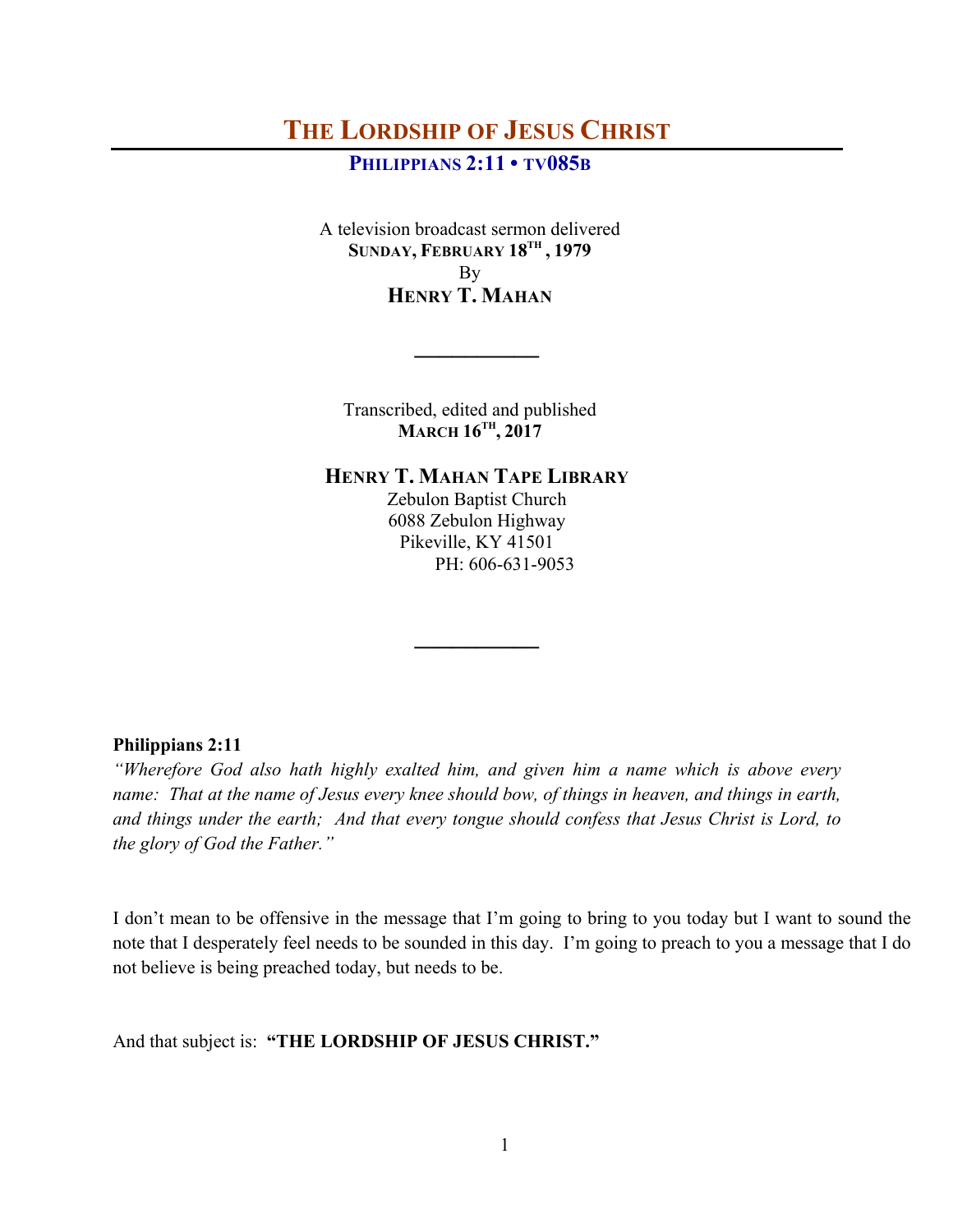Now, if you have your Bible, I'd like for you to open it, first of all, to the book of **Romans chapter 10; verses 9 and 10.** Listen to **verse 9:** "*That if thou shalt confess with thy mouth Jesus to be Lord, and believe in thine heart that God hath raised him from the dead, thou shalt be saved. For with the heart man believeth unto righteousness and with the mouth confession is made unto salvation."* 

And then the other verse is found in **Philippians chapter 2.** Now the Scripture tells us in **Philippians chapter 2** *"that God hath exalted Christ and given him a name which is above every name that at the name of Jesus every knee should bow and every tongue should confess that Jesus Christ is Lord, to the glory of God the Father."*

Now, let me make some preliminary remarks, some introductory comments and I want you to listen to them and I want you to be patient and I want you to pray about this message and I want you to ask God to give you an open heart to receive it because it's the truth.

First of all: There is a nominal Christianity in our day which is accepted and approved of most men, a nominal Christianity.

Most churches have a thousand members or 800 members and only a small percentage of those members worship God, read the Bible, pray, and walk in holiness. In other words, there's a nominal accepted, approved, so-called Christianity in this day.

But the pure Gospel, the true Gospel of God's saving mercy and saving grace in Jesus Christ is just as much rejected and just as much despised of men as it was 1,900 years ago. Paul called what we are hearing today *"another gospel."*

Now; that's in **2 Corinthians chapter 11: 3 and 4**. He says, Satan has deceived us, he's deceived us, and we are hearing another Gospel and we are hearing about "*another Jesus*."

Now there is a pitiful and weak and helpless Jesus of modern interpretation and Paul calls this Jesus *"another Jesus."* He said, "You're hearing about another Jesus."It's not the Christ of the Bible and there is a meek, weak, pitiful, helpless Jesus of modern interpretation, who is accepted by men today as their Saviour from hell.

But the Christ of the Bible, the Christ of God, is as unknown and unrecognized and rejected as He was 1,900 years ago by His own nation. That's right! We have a Jesus being preached today and this Jesus is being accepted today. And He's being accepted as men's Saviour from hell.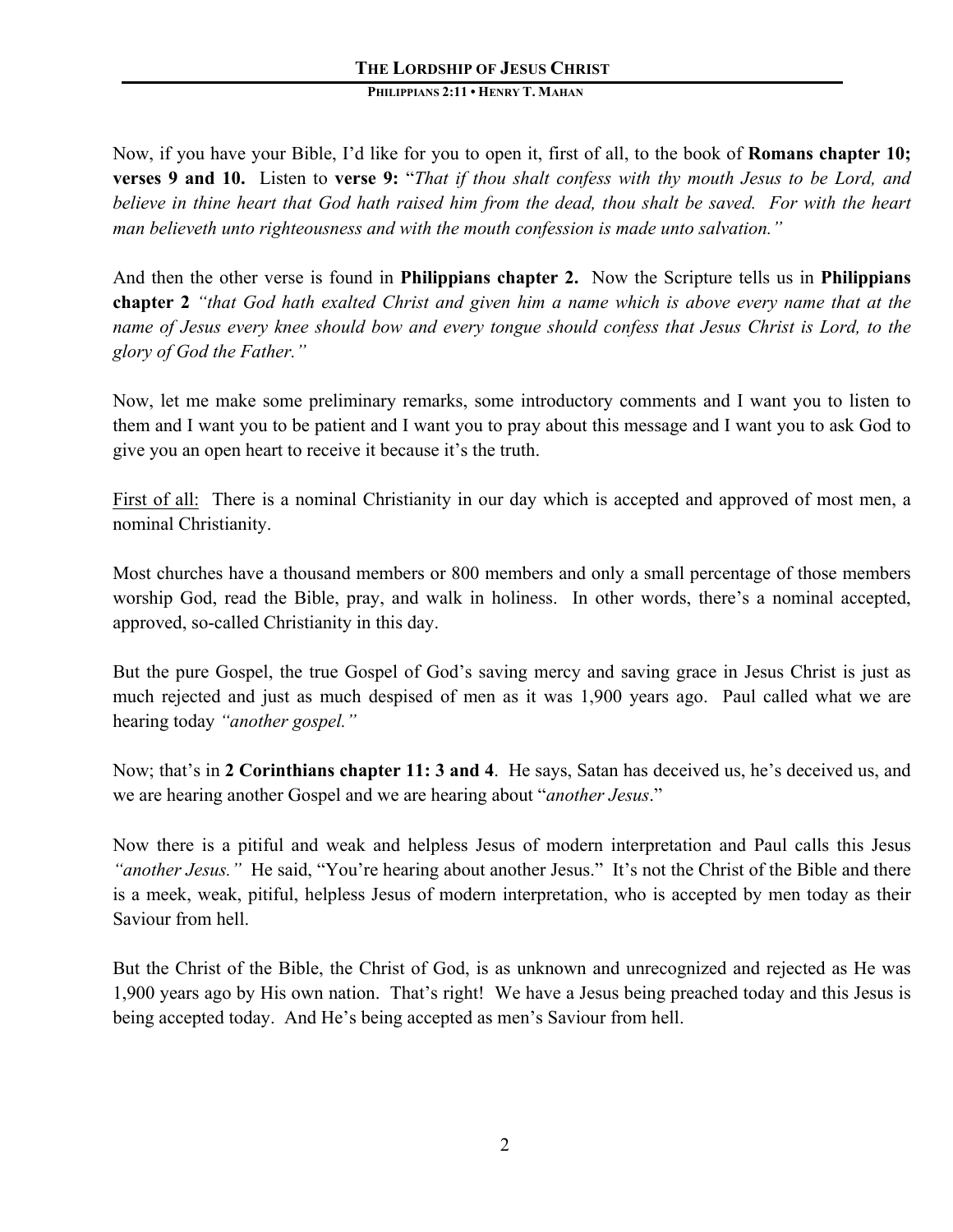But, the Christ of God, the Christ of the Bible, the Christ of glory, the sovereign Lord of Lord's and King of King's is just as unknown and unrecognized as He was 1,900 years ago, just as rejected. The Scripture says in **John 1:10:** *"He was in the world and the world knew him not."* They knew Him not.

Jesus Christ as prophet, as preacher, as teacher, as healer, miracle worker, reformer, even Saviour; men will preach about, they will sing about, they'll write about. But men will not tolerate Jesus Christ as exalted, ascended, sovereign Lord of heaven and earth, King of kings and Lord of lords;

*"He was in this world and the world knew him not."* The world 1,900 years ago knew Him as Mary's son. They said, "Why, is not this Mary's son? Do not we know his mother and father? Do we not know his brothers and sisters? Is not this the carpenter? Is not this the preacher, the healer?"

They knew Him as Mary's Son as the healer, as the carpenter, as the reformer, but they did not know Him as God. They did not know Him as sovereign Lord.

Our Lord said to the disciples, *"Whom do men say that I am?"* And the disciples said, *"*Well some say that you are John the Baptist, some say you are Elijah who's come back from the dead. Some say you are one of the prophets. Some say you are great man."

But he said: *"Whom do you say that I am?"* And Peter said, *"Thou art the Christ the Son of the living God."* 

Men today talk about Jesus Christ, they preach about Jesus Christ, and write about Jesus Christ, and chant about Him in the Cathedrals as a reformer, as a prophet, as a preacher, as a healer, as a miracle worker, even as a Saviour. But how many times have you heard men talking about Him as the sovereign Lord of lords and King of kings?

One day they took up stones to stone Him and He said: *"Many good works have I done among you. For which of these do you stone me?"* They said, "We don't stone you because of a good work; we know that you do good works. We stone you because you are a man and you claim to be God. You can't be God, you can't be the Lord, and you can't be the living God." And that's the character in which they rejected Him.

The world 1,900 years ago would receive Jesus Christ that healed their diseases. They brought Him the sick, they brought Him the infirmed, they brought Him the crippled, and they brought Him the lame, and the blind, and the dead and asked Him to heal them. They would accept Him as a healer. There was no argument there at all.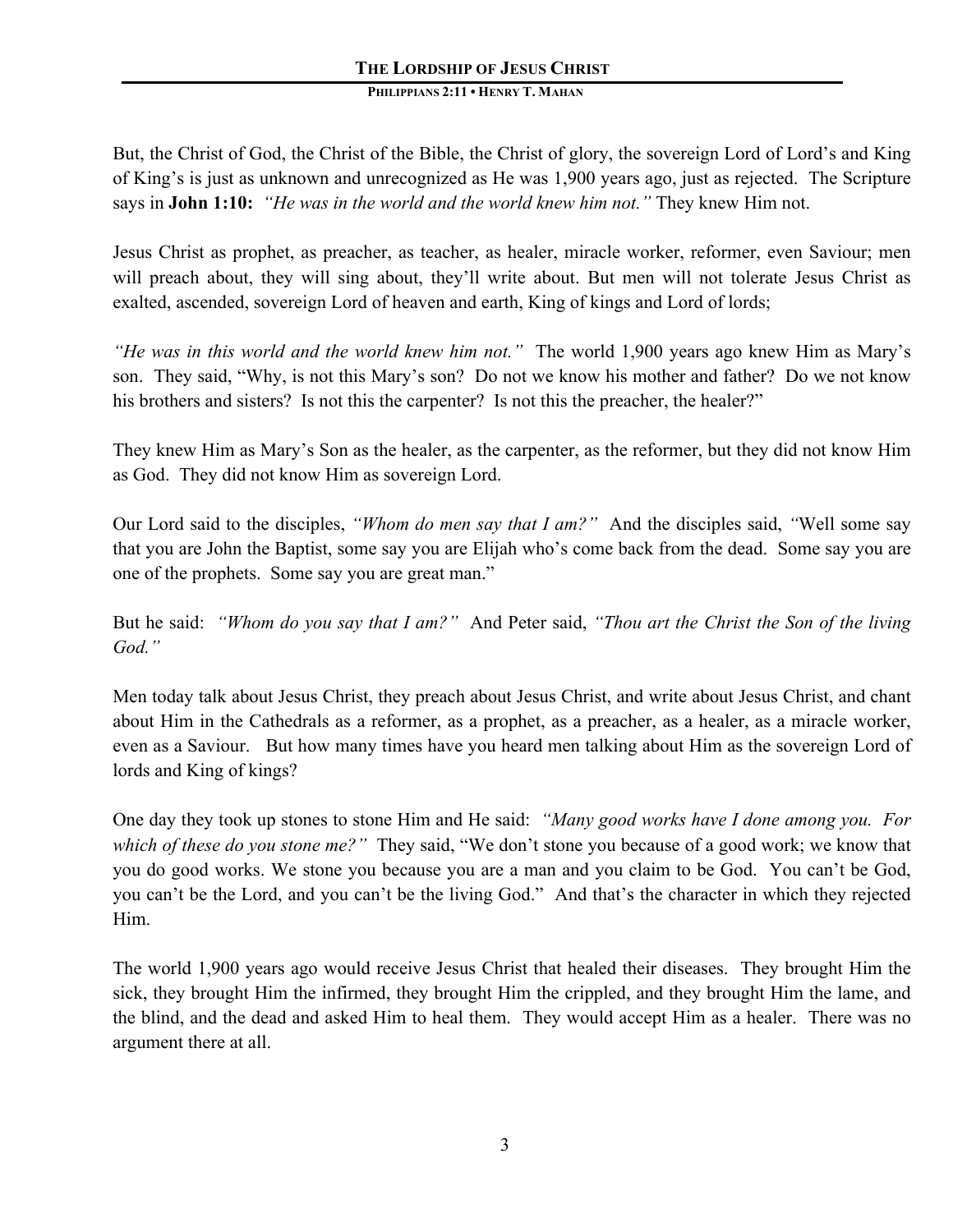They would accept Him as a reformer, even as a Jewish king to get the shackles of Rome from off their feet and the fetters of Rome from around their necks. Why, He rode into Jerusalem and they said, "Hail Him that cometh in the name of the Lord. Hail King of the Jews."

If He would have set up an earthly kingdom and restored Israel to its days of glory and the throne to the days of David's glory they would have been well satisfied. They would accept Him as a healer; they would accept Him as a reformer, and as a politician.

They would accept Him as one who fed their bodies. They followed Him because of the loaves and fishes. They said, *"*Well, we won't have to work anymore. This fellow can turn five loaves and two fish and enough food for the whole outfit. Why, we'll just let Him feed us."

They would accept Jesus Christ as an alms-giver but they would not receive Him as Lord, as sovereign Lord. They said, "We'll not have this man reign over us. We will not bow to this man Jesus Christ. We will not have him reign over us."

And men today; they'll take Jesus of Nazareth to heal their diseases. They'll take Jesus of Nazareth to give them a peace on this earth and prosperity, wealth, health, happiness, a happy home, and well bodies.

They'll take Him to prosper them and feed them but they will not bow to Him as their sovereign Lord and as their Master. And yet, He said to Hs disciples: *"You call me Lord and Master and you say well, for so I am.*" And no man can call Jesus Lord but by the Holy Spirit.

Now, you turn to **Philippians chapter 2.** What I'm saying is this, that the gateway to the kingdom of God is to recognize the royal claims of King Jesus. I'm saying that the gateway into the Kingdom of God, the doorway of salvation, is to bow to and to receive and confess Jesus Christ to be Lord of your life.

*"If thou shalt confess with thy mouth Jesus,"* not to be a doormat, not to be a fire escape from hell, not to be an insurance policy to turn to just before you die, but to be the Lord of your life. *"Take my yoke upon you and learn of me."* Bow to Christ, surrender to Christ, receive Christ's scepter and Lordship; that's the gateway to the Kingdom of God.

When our Lord came down off that mountain the leper ran and fell at His feet and worshipped Him and He said *"Lord; if you will, you can make me whole."*

Does that sound like He's looking to a pitiful, weak, helpless, defeated, frustrated reformer? No sir! He recognized the power of Christ, the authority of Christ, the Lordship of Christ. And he pleaded for the mercy of a sovereign Lord.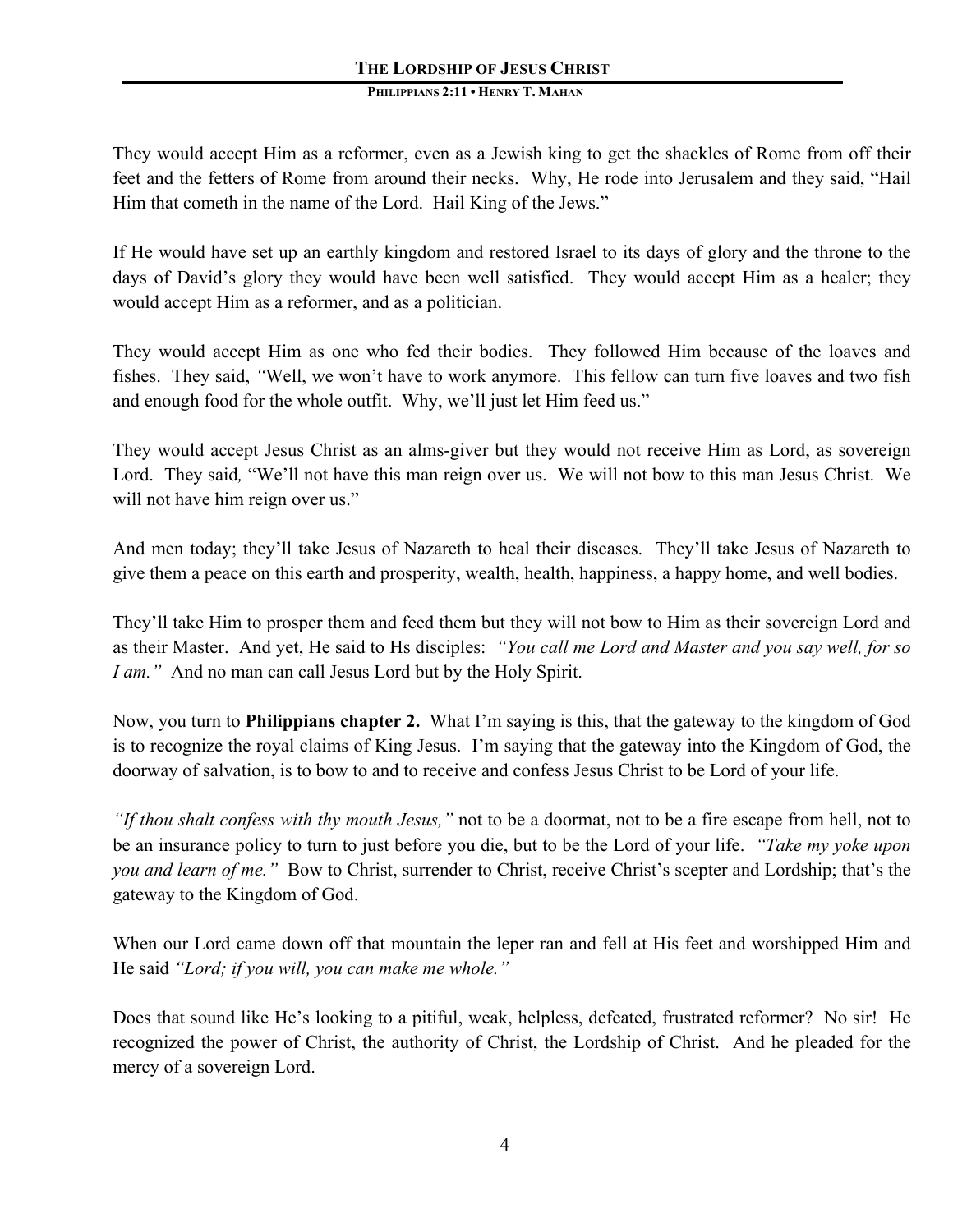The thief on the cross; we know that he went to heaven. Christ said He did. Christ said, *"Today, shalt thou be with me in Paradise."*

How did he address the Lord? Here's a man dying in his sins and he said to the other thief: *"Do you not fear God?"* Where is the fear of God today? "Well, me and God are buddies." We have a familiarity with deity. We talk about what me and Jesus have, "A good thing going," you know. "Jesus is my buddy."

But this man said: *"Don't you fear God, seeing you are in the same condemnation, and we indeed justly? This man hath done nothing amiss."* And he turned to Christ and he said, *"Lord, remember me when you come into your Kingdom."*

"You are a King, you are a sovereign, you're a Lord; you remember me."And our Master turned to him and he was the only man saved on Golgotha's Hill and He said: *"Today shalt thou be with me in Paradise."*

What about the Publican in the temple who came beating upon his breast and confessing his sin? And how did he cry? "Good buddy, Lord Jesus; I'm going to let you into my heart. And good buddy, Lord Jesus, I'm going to let you save me."

No sir! *"He cried out as he smote upon his breast and would not so much lift his eyes to heaven. Lord, be merciful to me the sinner.*" "Let thy glory be propitiation upon the mercy-seat: O Lord; be reconciled to me through the blood of thy dear Son."

One day there was a man who came to the Saviour and he said, *"Lord, my servant is sick."* He was a Roman Centurion and he was a man of great influence and authority and he said, *"Lord, my servant's sick."*

And the Master said, *"I will go to your house and I'll minister to him."* He said, *"Lord; you don't have to go to my house."* Now, he said, *"I'm a man of authority. I understand authority and you don't have to go to my house, all you have to do is say the word and my servant will be healed."* 

And our Lord turned and He said: *"I haven't found faith like that, no not even in Israel. Go thy way; thy servant liveth."* That is authority! Jesus Christ is Lord. He's the sovereign Lord.

Now I hear people talk about Him being a healer, and talking about Him being a prophet, a reformer, a preacher and a teacher, an example, and all of these things. But, they haven't gotten to the real Gospel yet; Jesus Christ is Lord.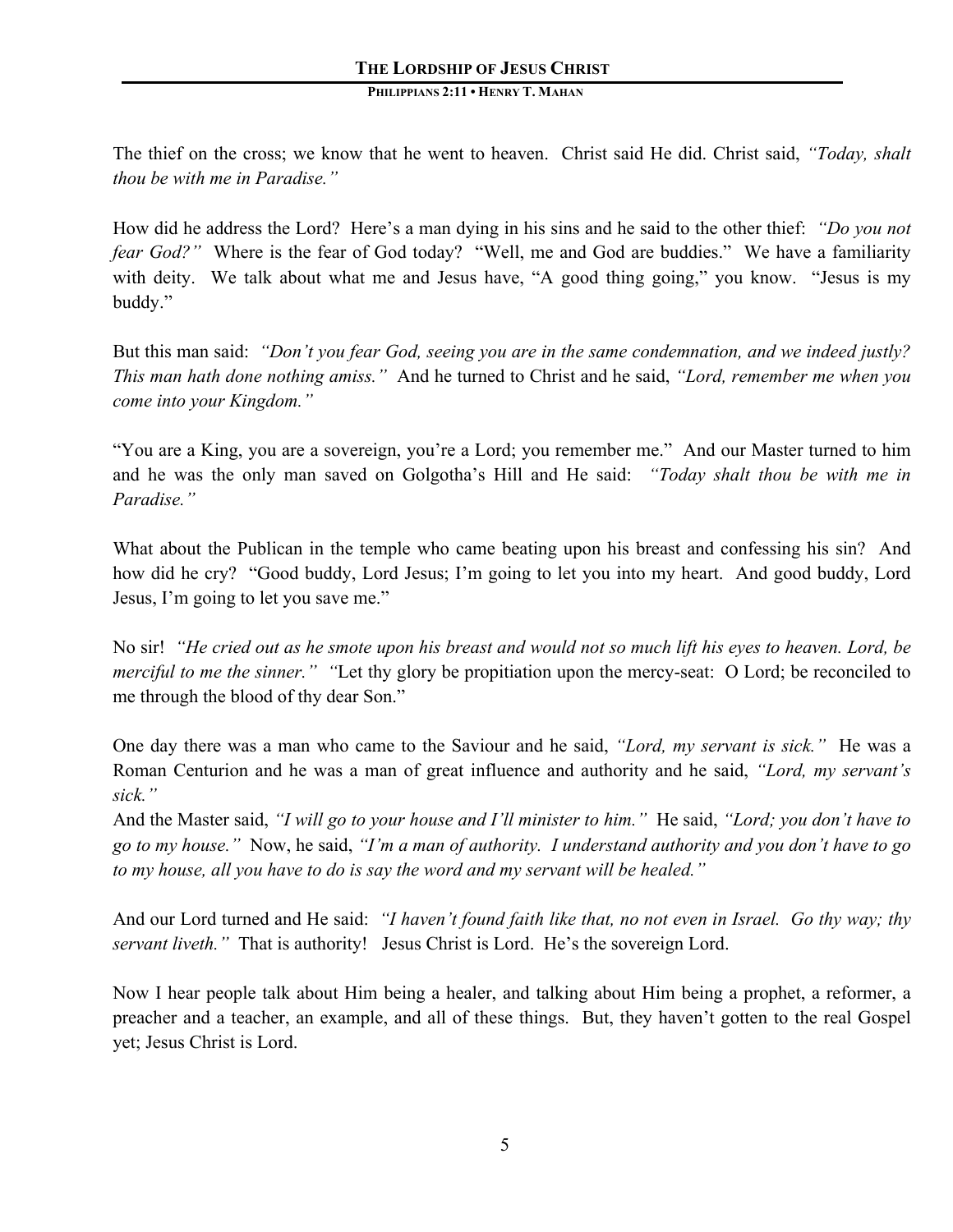Let me show you where He is. And you can't preach the Gospel if you don't preach where Christ is and the authority of His office. If you will turn to **Philippians chapter 2:6** you will find there who Christ is.

*"Who being in the form of God; thought it not robbery to be equal with God"* (taking something that didn't belong to Him or by force as Satan tried to take it and Adam tried to take it, but He is God, equal with God)."

And then it tells how He came: *"He made himself of no reputation. He took upon himself the form of a servant. He was made in the likeness of flesh,* (in other words, God came down to earth, Immanuel God with us, right here on the earth)."

Jesus Christ is none other than God incarnate, God in human flesh. That's how He came: *"Bone of our bone and flesh of our flesh, tempted, tested, tried in all points as we are, yet without sin."* He was a man, the Son of man and the Son of God in one.

Then, if you will look there at **verse 8** you will see what He did. It says there, "*He humbled himself and became obedient unto death, even the death of the cross."* But now, my friend; you're not through there; that's not the end of that passage, that's not the end of the Gospel message. That's not the end of the message God sent us to declare.

Look at **verse 9**: *"Wherefore,"* and if we don't go on and preach this next verse we have failed God and we have failed our hearers and we have given them a false image of Christ and a false picture of Christ.

He's not just one who came to the earth in human flesh and clothed himself with human rags and went to the cross and died as an example; He went there to die as a substitute. He went there to die as a sinoffering and a sacrifice: *"He was buried and rose again."*

Now watch **verse 9:** *"Wherefore God hath highly exalted him and given him a name which is above every name, that at the name of Jesus every knee shall bow of things in heaven."* We are talking about the angels, and the cherubim's and the seraphim's.

*"Every knee shall bow of things in heaven and things in earth and things under the earth,* (kings and paupers, princes, prisoners, rich men, and poor men every knee in earth and every knee under the earth, even in hell). *"And every tongue shall confess that he is Lord to the glory of God the Father."*

Now, if you don't preach where Christ is now, exalted, ascended and exalted at the right hand of God, you are not preaching the Gospel. You are not preaching the complete Gospel.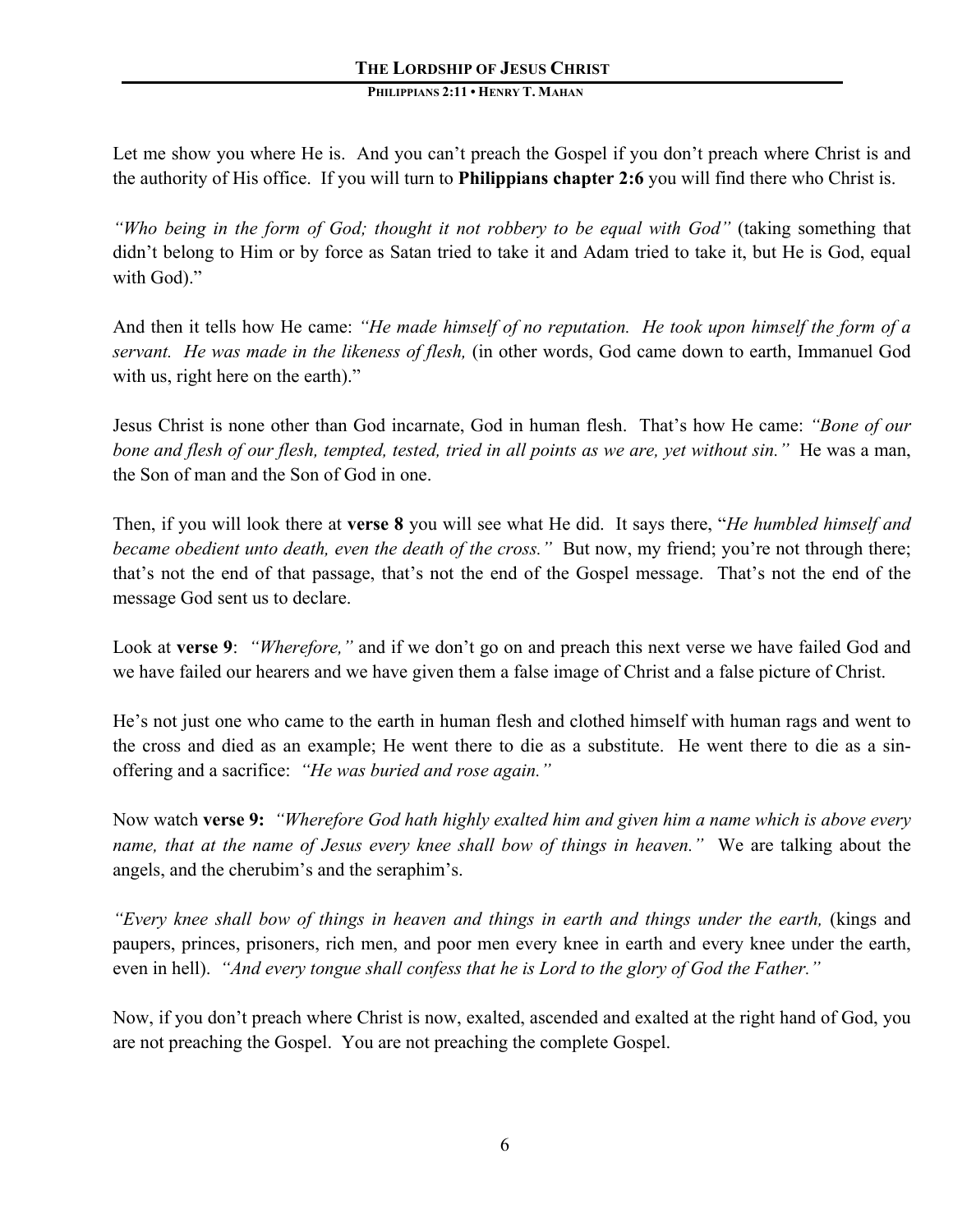Let me tell you this, if Jesus Christ is exalted at God's right hand; if He has been brought from the dead and ascended to heaven and is seated at the right hand of God, equal with the Father; if He's been seated on the right hand of God, the place of acceptance, power, authority, and love, then everything else about Him is easy to believe.

You take the virgin birth; there's no problem. How else would a sovereign God be born on the earth? He certainly couldn't have a human father or he would partake of human sins.

What about his sinless life? Why, it's easy to believe. How else would a sovereign God conduct Himself except without sin? You're talking about His crucifixion, His atonement, and His infinite sacrifice; what other kind of sacrifice could a sovereign God give than an infinite sacrifice, an immutable sacrifice, and an effectual sacrifice?

His resurrection, well; you couldn't keep a sovereign God in the tomb. But if Jesus Christ is not ascended and He's not seated at the right hand of God, then you have every reason to doubt everything anybody says about Him. You can't be sure.

But, if He is at God's right hand, if He is exalted to the right hand of the majesty on high, then God hath declared Him to be Lord of all. That's right! His ascension and His exaltation to the right hand of God demonstrate that He is the Messiah, that He is the Christ, and that He is the Lord.

By resurrection He shows himself to be the Son of God. That's what Paul said in **Romans 1:** *"He hath been raised and declared to be the Son of God."* But His exaltation at the right hand of God shows Him to be the Lord.

Do you see that? His resurrection shows Him to be the Son of God. His exultation shows Him to be the Lord.

Now, His exultation didn't affect His Lordship any more than His sinless life made Him without sin. He was already without sin and He lived a sinless life. His resurrection did not give Him power over death. He already had power over death and He showed it by rising from the tomb and giving exultation to the right hand of God doesn't make Him Lord; He was already Lord. *"In the beginning was the Word and the Word was with God and the Word was God."*

In **Colossians 1:16-19** it says: *"For by him were all things created, that are in heaven, and that are in earth, visible and invisible, whether they be thrones, or dominions, or principalities, or powers: all things were created by him, and for him: And he is before all things, and by him all things consist. And he is the head of the body, the church: who is the beginning, the firstborn from the dead; that in all things he might have the preeminence. For it pleased the Father that in him should all fulness dwell."*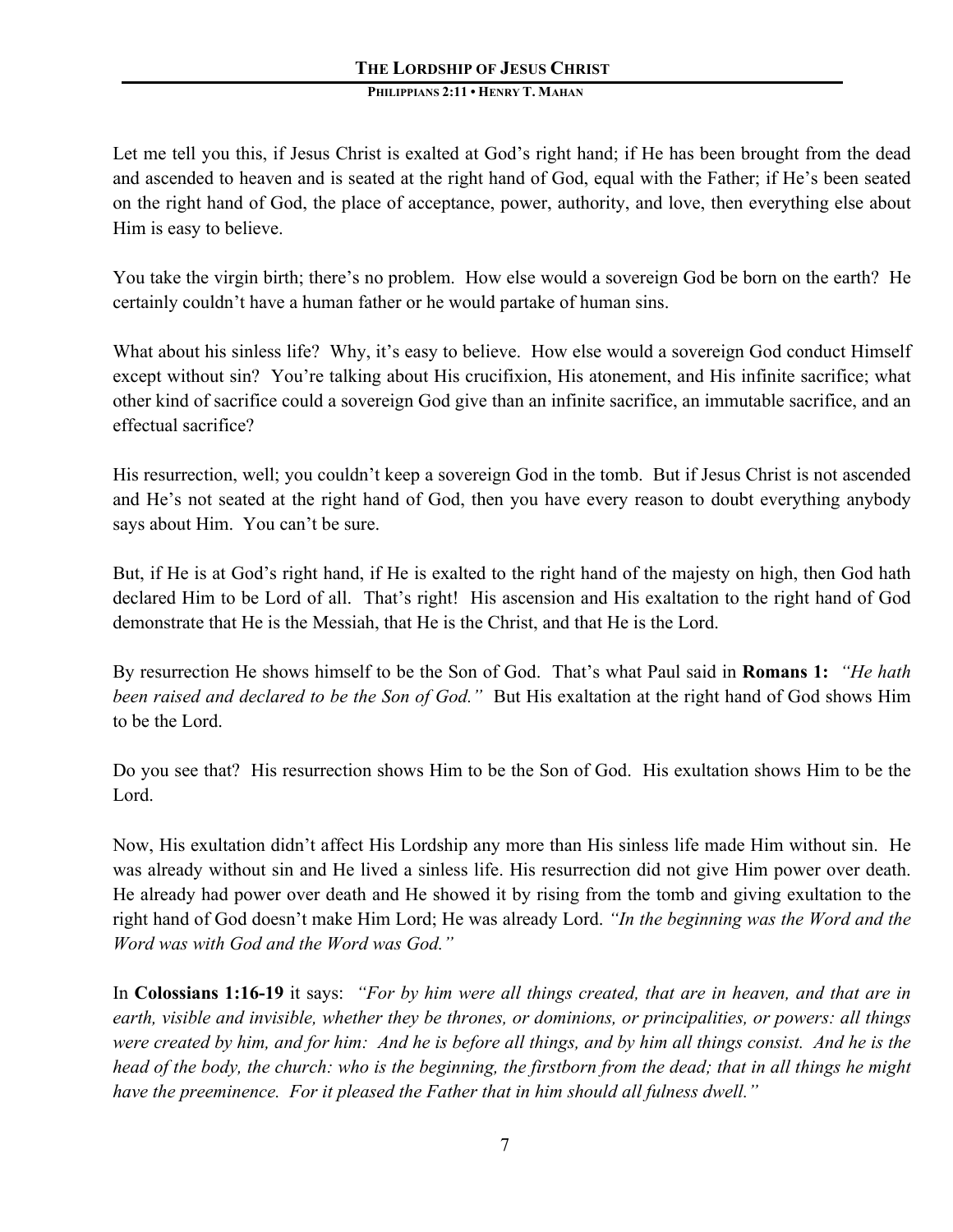But by His sinless life sin is shown to be in subjection to Him. And by His resurrection death is shown to be in subjection to Him. And by His exaltation to the right hand of God, all things are shown to be in subjection to Him. He has all power, all power!

Do you know what He said in **John 17:2?** He was praying just before He went to the cross; the Lord Jesus Christ was praying and He said: *"Father; the hour is come. Glorify thy Son that thy son may glorify thee; as thou hast given him power* (authority) *over all flesh that he should give eternal life to as many as thou hast given him."* The Lord Jesus Christ has all authority over all flesh!

And then, when Peter closed his mighty message on Pentecost; do you know how he closed it? He didn't close it like most evangelists' do today. He didn't close it by trying to get people to feel sorry for Jesus.

He didn't close it trying to get some pity from the hearts of people for Jesus. You know, that's so sad too, when a preacher stands up today and makes a beggar out of the Son of God and tries to get those sinners out there to do something for Jesus or what will you do with Jesus?

Well, that's not the question. The question my friend is what He is going to do with you? You are not going to do anything with Jesus. Jesus Christ is at the right hand of the Father.

He was there when you were born and He will be there when you are cast into hell and you're not going to change that. He has all power and all authority and all majesty. He's the eternal Lord. He's not the pitiful, helpless reformer that people have made Him out to be.

And Peter didn't close his message on Pentecost with a sad, sentimental, emotional plea for people to do something for Jesus. Do you know how he closed it? Here's the way he closed it: **Acts chapter 2:36.**

He said, *"Let all the house of Israel know,"* (these were his last remarks) Peter wanted every one of them to know. He was preaching to Jews from every nation and tongue under heaven. He said, *"I want every one of you to know that God hath made that same Jesus whom you crucified to be both Lord and Christ."*

That's who He is. He's exalted, He is almighty, He is Sovereign, and He is the Lord and He will do with you what He will. Now that's what Peter said. And that's when those folks fell down and cried: *"Men and brethren; what shall we do?"*

Nobody had to get them to raise their hands or raise both hands or come down the aisle and repeat some little silly prayer that the preacher says. Those people were smitten in their hearts. They were broken in their souls. Their foundations were swept from under them.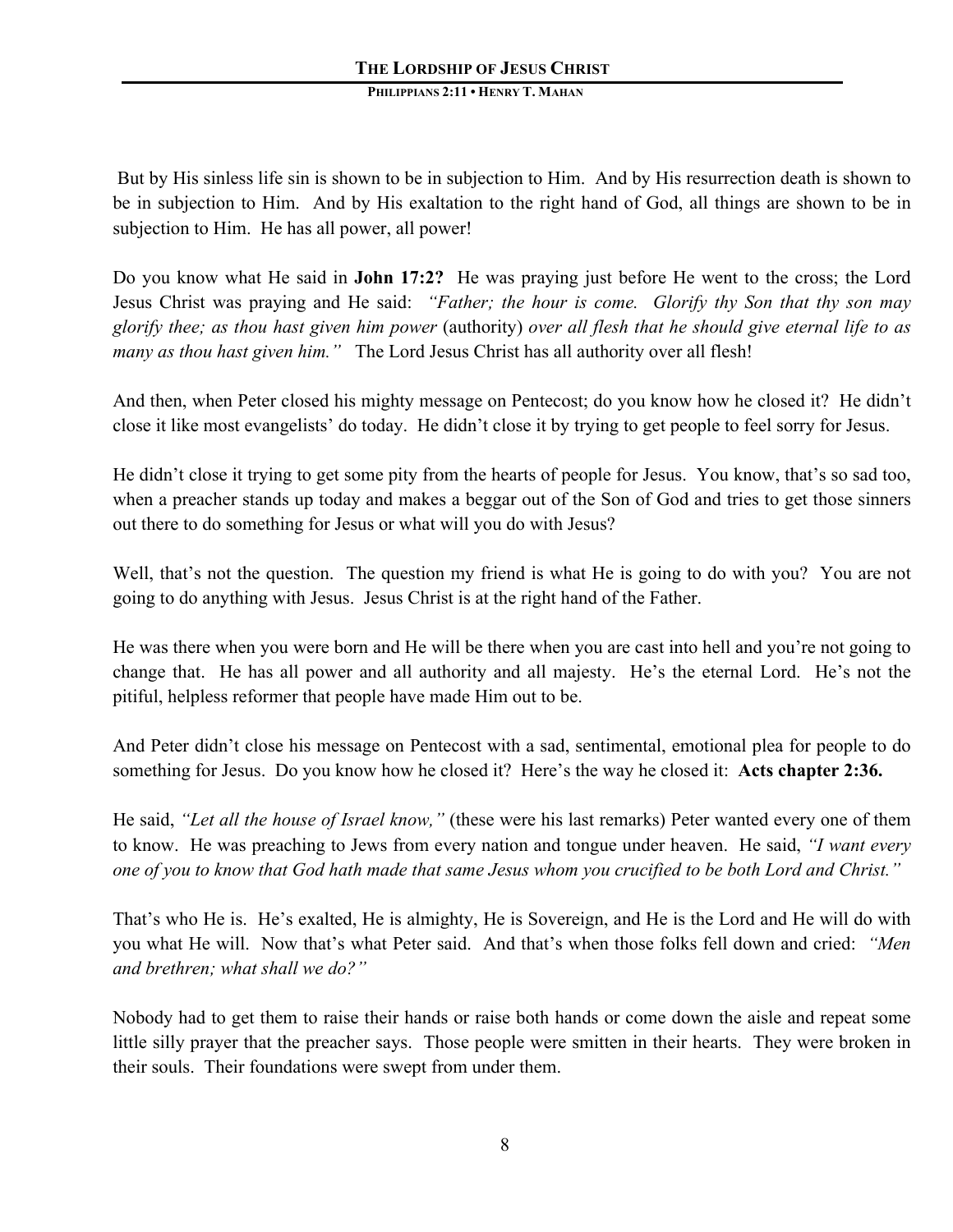They realized that they were lost under the wrath of God and Jesus Christ the sovereign Lord whom they had rejected, despised, spit upon, and nailed to a cross, was now at the right hand of God exalted as the Lord of the universe and they were scared.

Nobody is scared today. This little pitiful, sentimental, emotional, superstar, that people are preaching and calling Him, Jesus Christ, "Why should we be afraid of Him, He can't do anything, He has no power."

I will tell you this; Jesus Christ the God of the Bible has all power. It says in **Hebrews 10:12-13:** *"This man Jesus Christ after he had offered one sacrifice for sin forever, sat down on the right hand of God, from henceforth, expecting until his enemies be made his footstool."*

Do you know what the Bible says about Jesus Christ? It says: *"He hath all authority in heaven and in earth, all authority,"* that's right. In **Matthew chapter 28:18** he said to His disciples: *"All authority is given unto me in heaven and earth."*

Do you know it says in **Ephesians 1:22** *"that God hath put all things under his feet?"* That's right! This Jesus of Nazareth who was crucified and buried and rose again; He now, by the power and wisdom and purpose of God the father, has everything under His feet, all things.

Do you know that all flesh, all power over all flesh, is given to Him? That's **John 17:2**. Do you know, *"That all judgment has been committed to him?"* **John 5:22:** *"The Father judgeth no man but hath committed all judgment to the Son."* That's right, "*all judgment*."

And then, you know that all revelation is committed to Christ? He said: "*No man knoweth the Father save the Son and he to whom the Son will reveal him."* If you ever know God He will be revealed to you by the Lord Jesus Christ.

Now, my friend; how can you rightly call on the name of the Lord if you do not know His name? You may be calling on the wrong Jesus, that Jesus that Paul says in **2 Corinthian 11:3 and 4,** *"another Jesus."*

You may be motivated by another spirit. You may be hearing another Gospel. If you're not hearing of the exalted Lord, of the sovereign Lord, of the ascended Lord, of the conquering Lord, of the Lord who has all authority and all power in heaven and in earth, you're not hearing the name of Jesus Christ.

"*If thou shall confess with thy mouth Jesus to be Lord, thou shalt be saved."* Over in **Romans chapter 10:13** that same chapter, it says: *"Whosoever shall call on the name of the Lord shall be saved."* On whose name? On the name of the Lord?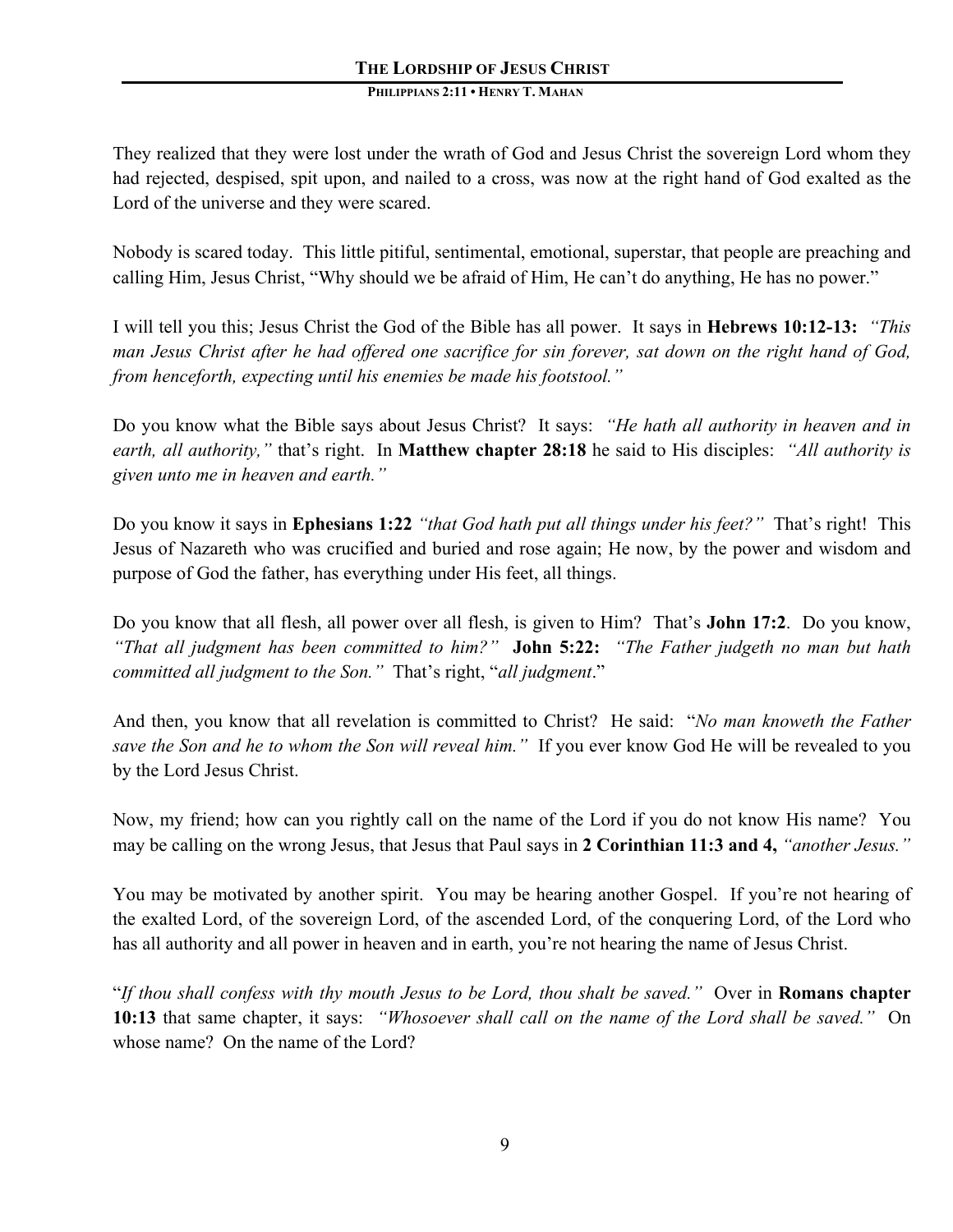Not a weak, pitiful, helpless Jesus; that's not whose name you call on. That man can't save anybody. *"But if you call upon the name of the Lord, you shall be saved."* I'm asking you today; are you calling upon the name of the Lord? Who is your Lord?"

Are you calling on the name of the Lord or are you calling on some pitiful, helpless, servant? Are you calling on a defeated reformer? Upon whom are you calling? What is His name?

Are you calling on the exile who's gone out yonder waiting and watching to see what you will do or are you calling on Him who has the power "*to save to the uttermost, them that come to God by him*?"

Are you calling on Him who has the power *"to keep that which you've committed unto him against that day?"* Are you calling on Him *"who has the power to do all that he promised, who has the power to raise your vile body and make it like unto his glorious body?"*

Who is this Lord? Now, you get that **Romans 10:13** and underscore that word name, *"whosoever shall*" *call on the name of the Lord."*

You know, when Paul was on the road to Damascus and that great light shone about him and he fell down blinded, grabbling in the dust and that voice spoke from heaven and said: *"Saul, Saul, why persecuteth thou me?"* 

And Saul lifted those sightless eyes to heaven and he said: *"Who art thou Lord?"* And he said: *"I'm Jesus of Nazareth whom you persecuted;"* that's who I am.

"I have the power to knock you off that horse. I have the power to take your sight. I have the power to put you down in the dust of humility. I have the power to take your life, *I'm Jesus of Nazareth."* 

And he said: *"Lord; what will you have me to do, Lord?"* Do you know Him in that way and in that character as Lord? Do you know Him in that power?

When our Lord was going to the cross the disciples needed some reassurance, they needed some hope and they needed some help. Their Lord was leaving them and they called Him Lord. They never called Him Jesus; they called Him Lord.

Oh, they wrote about Jesus of Nazareth but that's the Holy Spirit doing the writing there. When the disciples addressed our Lord or when they addressed anyone making reference to our Lord they called Him Lord and Master.